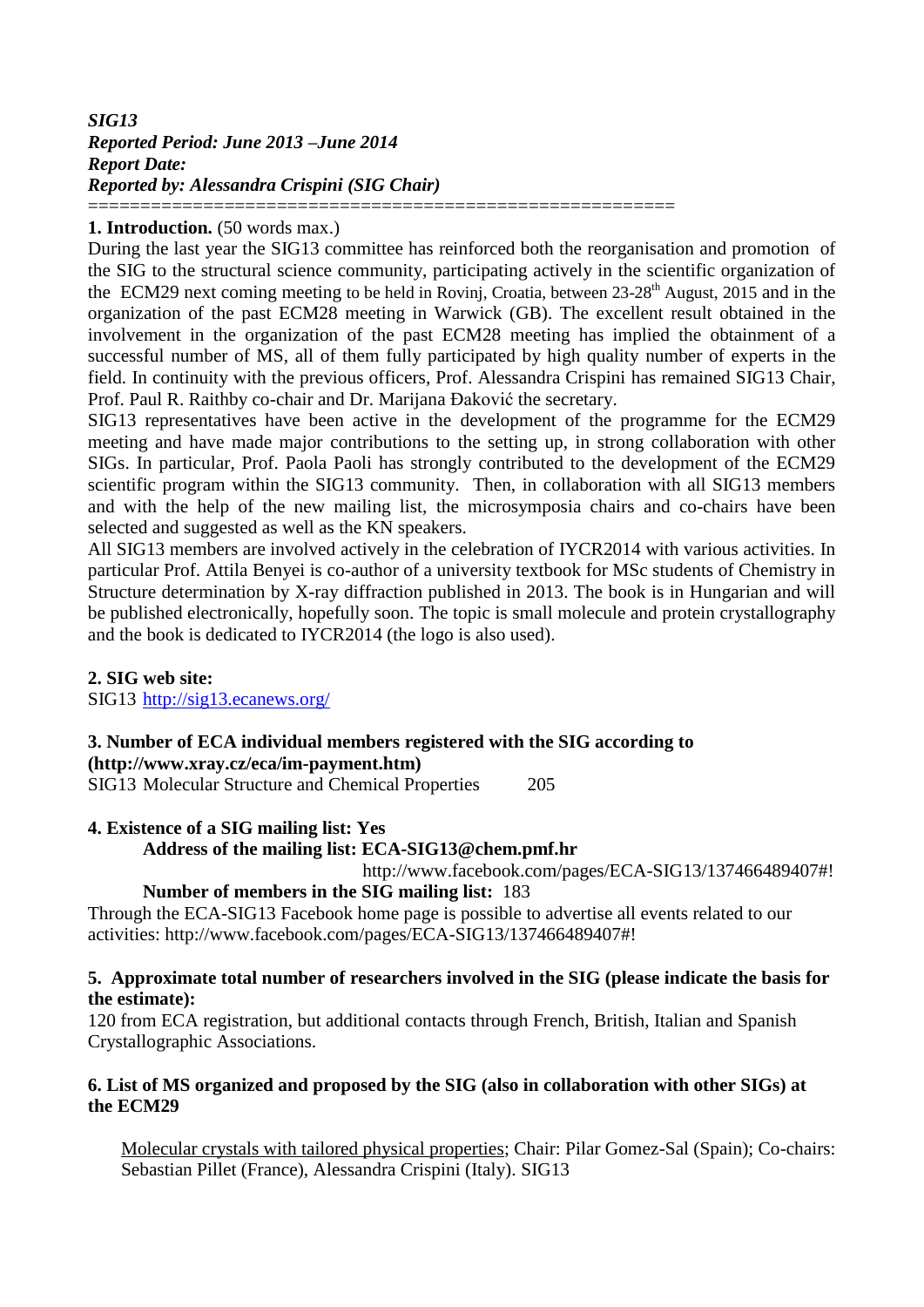Structure and function in coordination compounds; Chair: Attila Benyei (Hungary); Co-chairs: Marijana Dakovic (Croatia), Wolfgang Scherer (Germany). SIG13

Mechanical effects and properties of ordered matter; Chair Pance Naumov (Japan); Co-Chairs: Anthony K. Cheetham (United Kingdom), Elena V. Boldyreva ((Russian Federation). SIG13

Molecular dynamics on molecular compounds; Chair: Jacco van der Streek (Denmark), Cochairs: Graeme Day (UK), Matthew Habgood (UK). *SIG13*

Halogen Bonding in Polymorph and Co-crystal Screening; Chair: Mike Zaworotko, (Ireland); Co-chairs: Christer Aakeroy (USA); Tayur N. Guru Row (Republic of India).

Dynamics in Nanoporous Molecular Crystals; Chairs: Angiolina Comotti (Italy), Gareth Lloyd (UK), Len Barbour (South Africa) SIG13

Topology of crystal structures; Chair: Davide M. Proserpio (Italy); Co-chairs: Igor Baburin (Germany), Sven Lidin (Sweden); SIG13 **in collaboration with SIG12**.

We have agreed to support the following MS suggested from SIGs 11 and 12:

- High Pressure Solid State Chemistry and Materials Synthesis (from SIG-11)
- Advances in high-pressure methods (from SIG-11)
- In situ and in operando crystallography (from SIG-12)

# **Prizes sponsored/coordinated**

none

# **8. Past Activities other than Microsymposia at ECM**

Title: Hot Topics in Contemporary Crystallography (HTCC)

10-15 May, 2014, Šibenik, Croatia

Number of participants: 35

Level of involvement of SIG in the activity:

Several ECA Individual members involved into the delivery of the course, some SIG input into the Organizing Committee

Sponsored by ECA: yes

Other Sponsors/Organizers: IUCr and 15 commercial sponsors (diffractometer manufacturers)

Short Description: To celebrate the International Year of Crystallography (IYCr 2014)

Croatian Association of Crystallographers (CAC) organized the workshop "Hot Topics in Contemporary Crystallography" (HTCC) that took place in Šibenik, Croatia, May 10-15, 2014. This was a course that teaches selected topics of crystallography to research students and post-doctoral researchers from Europe. Some SIG13 members assisted in planning and organizing the course.

# **9. Future/Programmed Activities.**

Title: The Zürich School of Crystallography 2015

SIG13 is going to strongly support the sixth Zürich School of Crystallography that will take place in 2015. The Zürich School is now well established and has a deserved reputation for excellence in the teaching of chemical crystallography to practitioners throughout Europe.

The Zürich School is targeted specifically at providing state-of-the-art training in crystallography for early career researchers, and specifically allows young researchers in chemistry, materials science and physics to investigate crystals that are of immediate interest to their own research. This is a high level of training that is not available in individual institutions throughout Europe and is certainly well above the level of crystallography taught in undergraduate programs across Europe.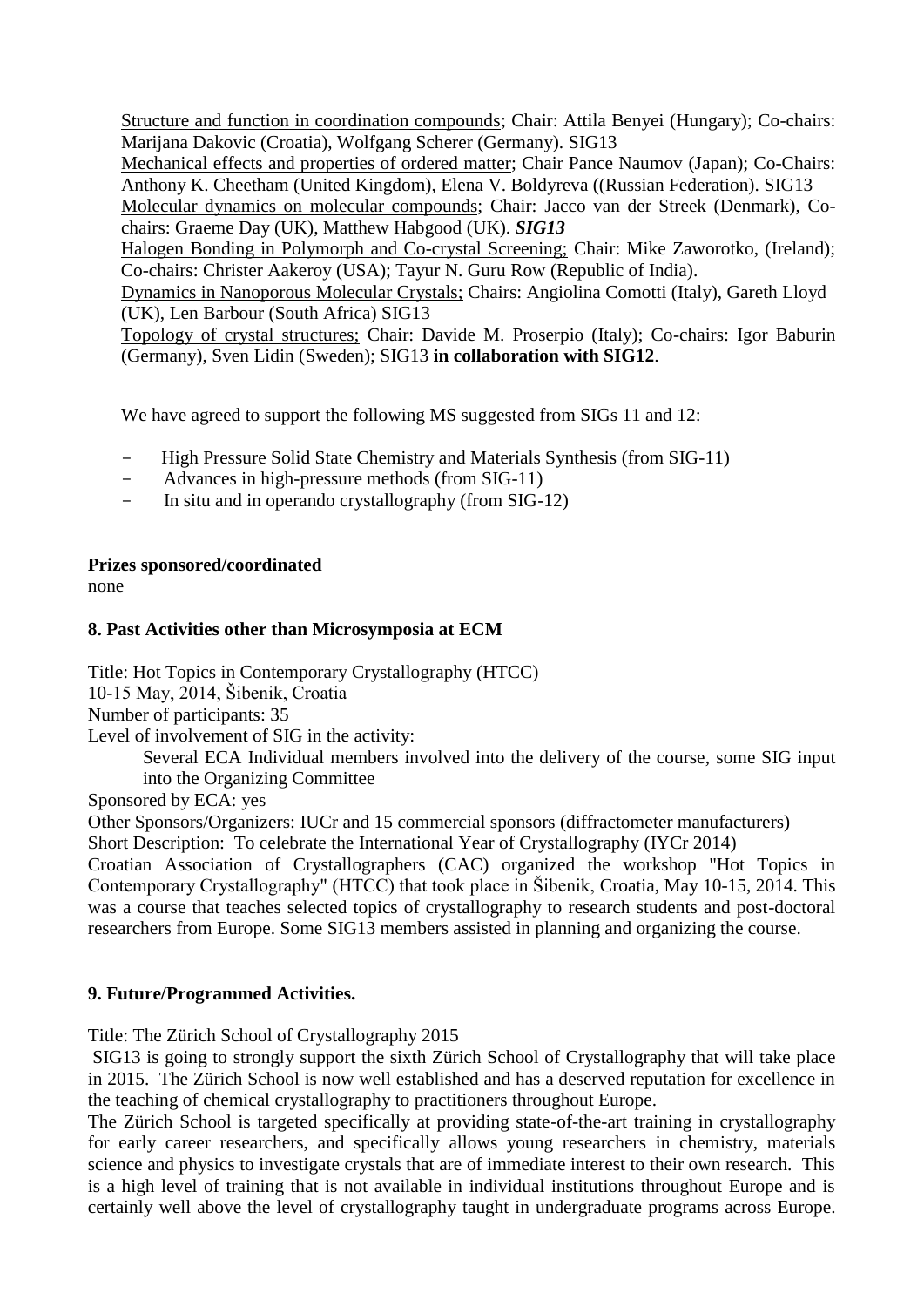The School will be organized by two leading exponents of crystallography, Professors Tony Linden and Hans-Beat Bürgi, both of whom have outstanding international reputations. The course presented will be of the highest standard.

Title: The International Erice School of Crystallography 2015 on "Engineering Crystallography: from Molecule to Crystal to Functional Form"

 $SIG13$  is going to strongly support the  $48<sup>th</sup>$  Erice International School of Crystallography that will take place in 2015. The Erice schools have a long history of excellence providing a great way of spreading the crystallographic word to young scientists from any country, with special attention to developing countries. This course will help to equip the next generation of scientists with a deep understanding of the tools they need to prototype and engineer crystals to design materials with increasingly sophisticated properties. To do this goal, it is fundamental the development in the understanding of the molecular structures of these molecular materials, which is best achieved using diffraction methods, and at the heart of these studies lies single-crystal X-ray crystallography which provides a full three-dimensional representation of the structure.

Title: Contemporary Crystallography in Croatia, Croatian Academy of Science and Arts, Zagreb,

Croatia, September 30, 2014 Number of Participants: 80

Level of involvement of SIG in the activity: ECA Individual members registered with the SIG involved in the organizing committee

Sponsored by ECA: no

Other Sponsors/Organizers: usual commercial sponsors

Short description: The meeting *Contemporary Crystallography in Croatia*, *Croatian Academy of Science and Arts, Zagreb, Croatia, September 30, 2014* is organized by Croatian Crystallographic Association (CCA) and Croatian Association of Crystallographers (CAC) to celebrate the International Year of Crystallography (IYCr 2014).

Title: 15<sup>th</sup> BCA/CCG Intensive Teaching School in X-Ray Structure Analysis

21<sup>st</sup> March - 29<sup>th</sup> March 2015, Trevelyan College, Durham, UK

Number of participants: 50-80

Level of SIG involvement: A number of the lecturers and tutors are SIG members.

Sponsored by the ECA: No

Other sponsors: usual commercial sponsors.

Short description: The school is intended primarily for younger scientists **with some experience of structure analysis** who wish to improve their understanding of the underlying principles and practice.

# **10. Other matters.** (50 words max.)

SIG13 is continuing in the promotion of the structural chemistry at all levels, participating in "crystallographic schools" across the European Economic Community. Members will also participate in the Networks and Programmes set up by the European Research Council (and some of the national Research Councils) with the aim to provide a better understanding of structure/property relationships in solid state materials.

#### **11. Brief annual activity report** (100 words max.)